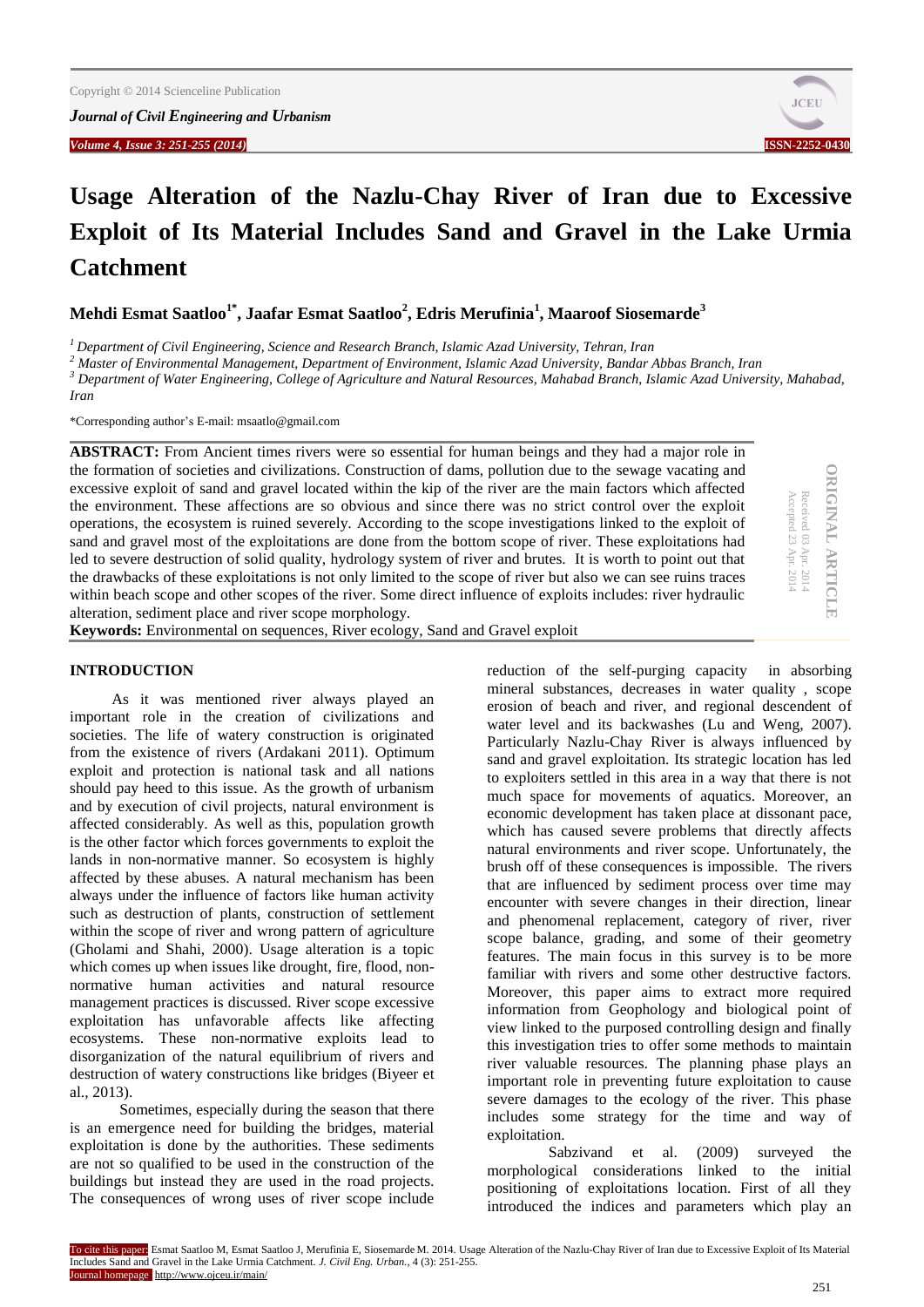important role in the initial act of positioning. Then, after case studies, they calculated the mentioned parameters for Ala River, Khuzestan province. During the preceding survey, the method of morphological study of positioning the initial locations is completely presented.

Rostami et al. (2009) examined the sediment modeling and seasonal organization of sand and gravel pits. Golenjin River located in Boyin Zahra County. The modeling was based on 1 dimensional HEC-6.

 Nikmanesh (2006) investigated the erosion of the scope and river beach which was due to the material exploitation. In this survey, the influence of the scope erosion is examined and some useful methods are purposed in order to reduce the exploitations consequences.

 Memari et al. (2006) fulfilled a survey by comparison of sediments with the amount of sand and gravel exploitation in the Farub River; they also take impacts of these activities into consideration. In the previous paper, the allowable amount of sand and gravel that can be exploited and the one that relate to recent years is calculated. Therewith, the influence of this exploitation on the sanctum of the river and its morphology is examined.

# **MATERIAL AND METHODS**

This river originates from the eastern hillside of Zagros Mountains and consists of three sub-river named Gonbad- Chay, Sero- Chay and Arzin-Chay. After it traverses Urmia city, it joins to the Lake Urmia. The Catchment area of Nazlu-Chay is located in the nort side of Urmia city and the west side of Lake Urmia. This Catchment coordinates 37 degrees, 27 minutes up to 37 degrees and 59 minute northern widths from the Equator and 44 degrees, 16 minutes up to 44 degrees and 23 minutes eastern length of the Grinvich Hour circle. Indeed, the wide section on the catchment scope of this river is consisted of mountainous areas and Zagros Mountains. So that minor part of this catchment places in turkey and its sub-branch of the Sero - Chay River originated from turkey then enters to Iran. The total area of scope and its sub-branches is stated in following table.

**Table 1.** Total area and sub-branches (Namdar and Ale-Ebrahim,2011)

| The area of<br>catchment<br>(Km <sup>2</sup> ) | Main and sub branches                                |
|------------------------------------------------|------------------------------------------------------|
| 1975                                           | Total scope of Nazlu-Chay river                      |
| 1715                                           | From Nazlu-Chay River till to Tipic Station          |
| 506                                            | From Muvana Sub-branch till to Karim Abad<br>Station |
| 215                                            | From sub-branch of Sero till to Sero boundary        |
| 635                                            | From Gonbad Sub-branch till to Golkani Station       |
| 1003                                           | From Sero Chay till to Ney-Chalan Station            |

# **Scrutiny of polluting resources in Nazlu-Chay River**

The most prominent pollutes of Nazlu-Chay river that we can consider are sewage of villages located near the scope of catchment, Industrial places situated near the river and also agriculture slops. The main factor in polluting the river is the sewage of villages close to the

river. This sewage main substance is consisted of the washing water and animals garble. The mainstream of this sewage origin from rivulets. These streams generally follow the wash-aggregation process. This process is depended on the percentage of impenetrable surfaces like road surface (Asphalt), roofs and generally isolated surfaces. The density of pollution within the urban streams is variable and depended on the conditions and season of quality of the drinking Water. The main sources of urban streams are presented in the following table.

| focated near the river |          |            |           |        |          |  |  |  |
|------------------------|----------|------------|-----------|--------|----------|--|--|--|
| Pollution              | Minerals | Suspense   | Nutritive | Heavy  | Bacteria |  |  |  |
| Source                 |          | Inorganics | Materials | Metals |          |  |  |  |
| Animals                | $\ast$   |            | $\ast$    |        | $\ast$   |  |  |  |
| Garbage                |          |            |           |        |          |  |  |  |
| Atmospheric            | $\ast$   |            | $\ast$    | *      |          |  |  |  |
| <b>Drops</b>           |          |            |           |        |          |  |  |  |
| Solid                  | $\ast$   | $\ast$     |           | *      |          |  |  |  |
| Erosion                |          |            |           |        |          |  |  |  |
| Isolated               | $\ast$   | $\ast$     |           | $\ast$ |          |  |  |  |
| Surface                |          |            |           |        |          |  |  |  |
| <b>Streams</b>         |          |            |           |        |          |  |  |  |

**Table 2.** The main sources of urban and village streams located near the river

The other source of pollution is the use of agriculture poison in antitoxin process. These poisonous substances enter the river through surface waters. As the river is polluted by these poisonous substances, its biological balance and the life of it's animates is endangered. So, the degree of danger of the use of these poisonous substances in agriculture activities depends on the duration and dose of these chemical substances.

## **Determination of the Sampling Stations**

We just have chosen two stations in order to determine and analysis the quality and Physico-Chemical of the Nazlu-Chay water. These two points have major differences in terms of environmental conditions with each other. The main concert is choosing the stations are following:

Easily accessible even during severe conditions

• Real reflection of water state from the Physico -Chemical and biological point of view

 Taking into consideration of the pollution centers such as industrial units and deployed services near the river

- The entrance place of sewage into the river
- Location of exploitation
- The distance between the stations

Since the first station is located at the exit of river stream, we can easily evaluate the quality of water. The quality of water is so deterministic in comparing the Nazlu-Chay River with those rivers that is polluted and located at below the tracks. The second station is located exactly in place that major exploitation and pollution activities take place to show the negative influence of these activities on the ecology of the river. In the following figure the exact location of stations is illustrated.

In the methodology section a brief description of the study that includes: sampling process of biological and physical -Chemical laboratories, analysis methods, the materials which used in this study, laboratories means and

To cite this paper: Esmat Saatloo M, Esmat Saatloo J, Merufinia E, Siosemarde M. 2014. Usage Alteration of the Nazlu-Chay River of Iran due to Excessive Exploit of Its Material Includes Sand and Gravel in the Lake Urmia Catchment. *J. Civil Eng. Urban.,* 4 (3): 251-255. Journal homepage: http://www.ojceu.ir/main/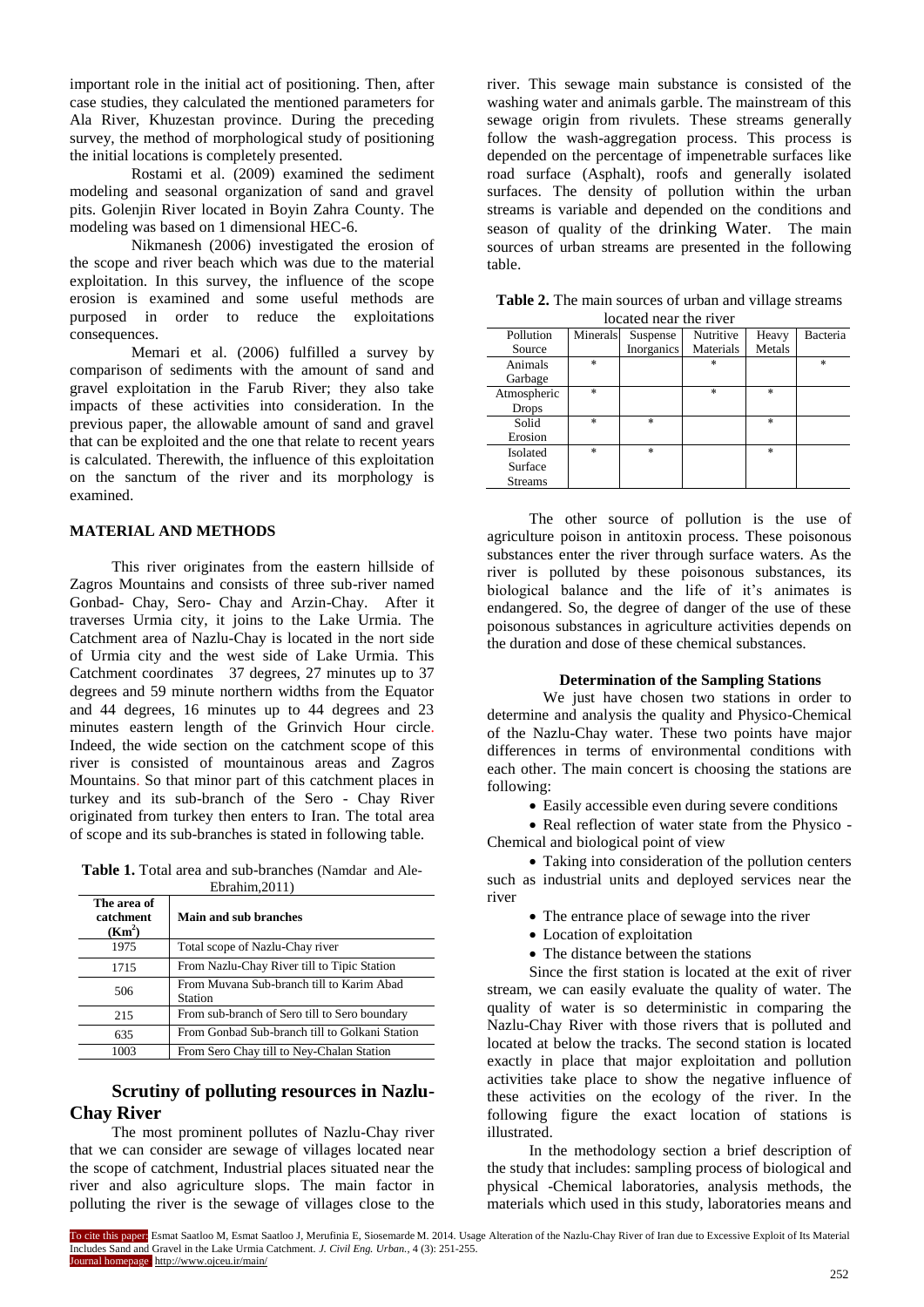equipment and finally the range and kinds of parameters which are used on account of the project nature, are discussed.



**Figure 1.** River and sampling stations geographical location

#### **Sampling Methods**

In the predefined stations over duration of study, some measure has been taken monthly and continuously for two phases of biological and physical-chemical in order to sample and analysis of parameters. All the sampling process was done continuously and the result was handed in manual and in composition form. These samples were taken from 20 meters of width of the river with 1 hour interval. The combined samples were held in a polyethylene container in order to do experiments like Power of Hydrogene (PH), Total Suspended Solids (TSS), Chemical Oxygen Demand (COD), Biochemical Oxygen Demand (BOD), Opaque, electrical conductivity, temperature, Dissolved oxygen(Do) and Total Dissolved Solid (TDS). These samples also were held in refrigerator below 10 C till the moment that they were handed in to the laboratories. Since the conservation place was close to the sampling locations, the samples were not fixed. Biological sampling of the river was so sensitive and complex when it is compared with the first phase. Because, we faced with living animates then we aimed to sample every kind of species. Fish samples collected by the system in the laminar flow of the river called Electro choker. All fish samples were collected to determine the need and the type of fish has been fixed in 10% formalin. To obtain samples of plankton and algae and benthos and plankton net of mesh of different sizes are used.

#### **Methods of Measurement and Testing**

All tests and assays are done by using standard methods described in the book 1992. All parameters such as PH, turbidity, conductivity, temperature, dissolved oxygen, water (DO) and TDS within the sampling area are measured directly by multi-sensor water analyzer. This device was installed by aid of its manual. The amount of BOD5 is measured via Monomeric method I at 20  $\pm$  10  $^{\circ}$ C within 5 days. The fish samples which are collected by Loop device with magnification of up to 40x enlargement and these are put under the examine by autopsy Tools.

The species of samples are recognized via Berg Recognition Key (Berg 1949) and Coad Checklist (Coad/1980.195) mentioned in Abdoly and Vosoughy and Mestiger books respectively published in 1994 and 1992.

# **The physical and chemical treats of Nazlu-Chay water at sampling station**

The results of the sampling at these stations are presented in the table 3. In this table the average of the measured parameters is stated. . Rivers due to several factors, including fast and slow water flow in the river bed, latitude, longitude, dissolved oxygen; water temperature Physico-chemical alterations of water include different biological communities, species, plants and animals. In order to clarify the characteristics of water and sediment discharges from glacier-covered basins. Organisms living in riverine ecosystems so sensitively and accurately reflect water quality conditions in the area and we can also consider them as an efficient cause, changes in water quality conditions, therefore, these creatures like mirrors reflect the condition of ecosystems act.

The act of surveying biological of the Zanlu - Chay river is fulfilled in account of its ecological conditions in order to recognizing its green face beside its aquatic close to the area of investigation by use of sampling method and direct observations and at the predefined stations. According to this study it was deduced that different species of plant like trees, shrubs, herbs and microscopic lives within this river and they are the major nutrition source for its most important fish stocks Called Kapur. The first station is placed at a location which is not so deep and has an appropriate temperature without any pollution and exploitation of sand and gravel that makes it a suitable place for aggregation of minerals which are essential to the growth and proliferation of phytoplankton. The living organism within the ecosystem of flowing water are mostly creatures-living palm (Benthic), which are washed by the velocity of water and maybe are they placed in the stream of water, they are moved to the end point of the river. Thus, the animal must live in died waters like the back surface of the water or on the rocks at the bottom of the bed which is a vital area. Each of the entities represents the quality and quantity state over the passing time. The results of sampling and analysis show that bottom-living organisms in Nazlu-Chay observed in a number of stations including 6 families and 6 genera and more important in a number of sampling stations have been found to be the dominant mode.

| <b>BOD</b><br>Mg/l | $_{\rm{COD}}$<br>Mg/l | <b>TSS</b><br>Mg/ | <b>TDS</b><br>Mg/l | DO<br>Mg/l | Temp<br>۰c | Tub<br><b>JTU</b> | Cond<br>Ms/cm | <b>PH</b> | Geographical<br><b>Features</b><br>N<br>E |             | Station |
|--------------------|-----------------------|-------------------|--------------------|------------|------------|-------------------|---------------|-----------|-------------------------------------------|-------------|---------|
|                    | 4                     | 20                | 500                | 7.89       | 8.5        | 35                | 0.489         | 8.03      | 44° 54,409'                               | 37° 40.510' | 1st     |
| 3                  | 16.7                  | 98                | 520                | 6.75       | n          | 506               | 0.506         | 8.10      | 45° 03.035'                               | 37° 42.289' | 2nd     |

**Table 3.** Mean values of the physicochemical Nazlu-Chay River

#### **RESULTS AND DISCUSSION**

# **Physical and chemical influence of sand and gravel exploitation**

Excessive exploitation of river bed has led to increase in destructive influences of the mechanical pollution and changes in morphodynamic within the area

To cite this paper: Esmat Saatloo M, Esmat Saatloo J, Merufinia E, Siosemarde M. 2014. Usage Alteration of the Nazlu-Chay River of Iran due to Excessive Exploit of Its Material Includes Sand and Gravel in the Lake Urmia Catchment. *J. Civil Eng. Urban.,* 4 (3): 251-255. Journal homepage: http://www.ojceu.ir/main/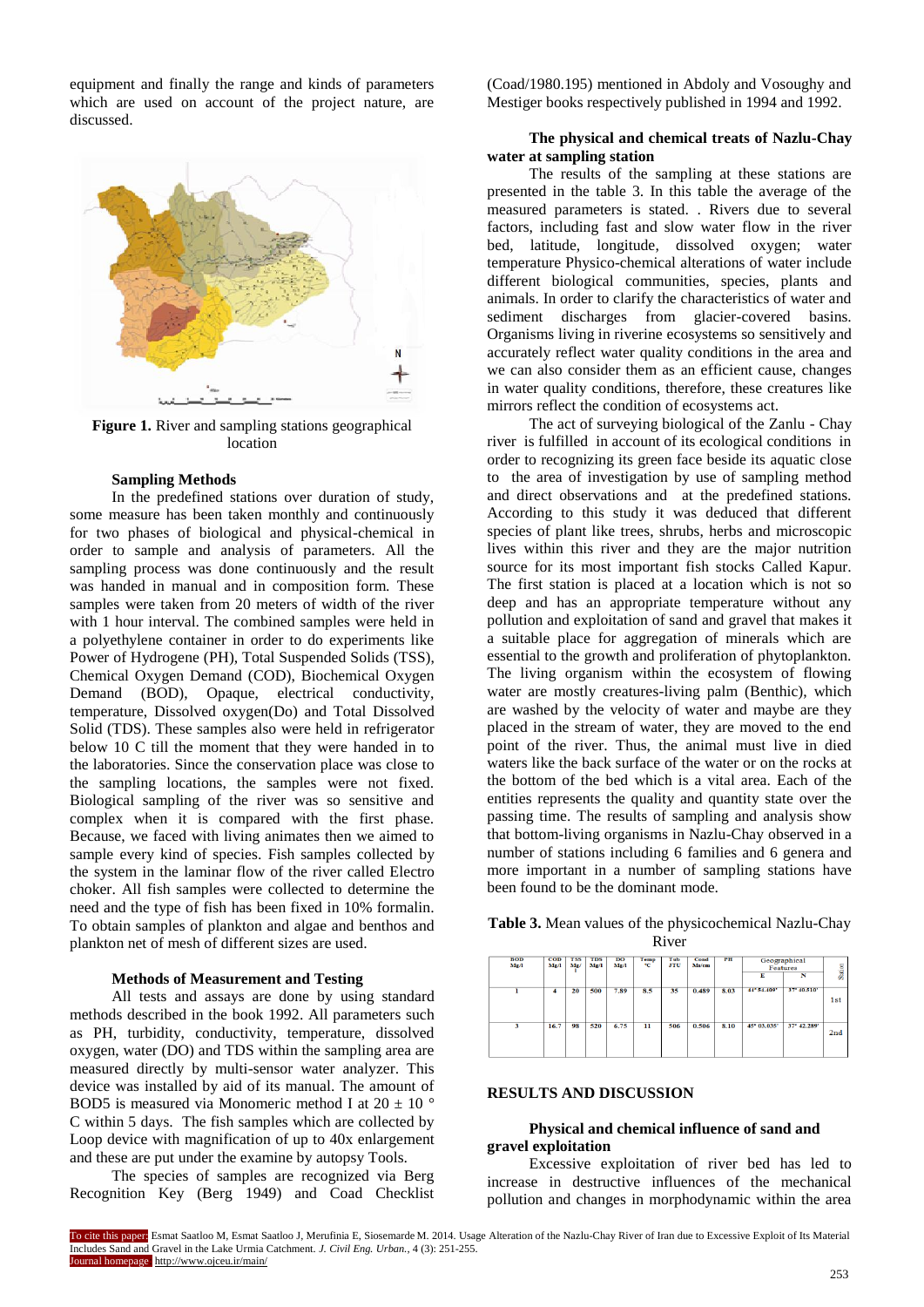of exploitation. These alterations are not limited to the specific parts of the exploitation, but these changes can be observed in up and below areas so clearly. These changes result in changes in the composition and balance of the ecology of the river, the river's aquatic and reproductive function in the ecosystem and the river regime has fallen sharply. Studies performed during the study, interpretation and analysis of experimental results show that uncontrolled exploitation and removal of sand from the river bed Nazlu-Chay cause severe disorder in biological and ecological balance of the river. So that three fundamental changes in the physicochemical quality of water, alteration of natural water flow patterns, resulting in changes in the deeper sections of the river bed and the longitudinal and transverse resonance riverside erosion and improving the environment with the materials suspended sediment (TSS) in the discharged water used for washing the sand has occurred. The biological effects of harvesting on three important groups of Zistmendan river sand have been studied. Although exploitation of sand and gravel has its drawbacks but this operation was not the main cause of entrance of sediment material to the river, but the main cause of this phenomena should be traced in agriculture activities close to the bed of the river.

# **The influence of exploitation of aquatic plants of Nazlu-Chay**

Opacity over the river and deposited silt and mud within the lower classes and the instability of the river due to sand harvesting has reduced the population of aquatic plants such as algae and maicrofite at the second station even these factors has led to extinguish of these aquatic plants. River opacity reduced population of diatoms and amount to about 95 percent in the second station to the first station is reduced and clean. The settling of suspended sediment deposition on plants has limited the gas exchange and photosynthesis activities are decreased and plant leaded to asphyxia in the long-term.

# **The influence of exploitation on river benthos**

Experimental investigation shows failure to act of collecting river benthos at Station Number Two. Suspended mineral composition of sand removal activities, effluent discharge and structural changes in benthic communities on the excavation of the river bed and biomass (active) decomposition of organic material having a negative effect .The population density is greatly reduced so that at the lower kilometers of the place up to 95%, this reduction was observable.

# **The influence of exploitation of Fish populations**

Deposition of suspended shows its negative effects observable by blocking the grill of fishes. If the density of the suspended solids load is high fish respiratory system will be impaired and cause their death. Investigation has proved that 3 types of species that were detected at the high level of exploitation location close to the river border were not observed in the lower areas of  $2<sup>nd</sup>$  station. Removal of sand from the river bed causing fish to migrate upstream, where the river bed erosion has damages spawning areas and has had deleterious effects on the reproductive and spawning of fish species in the river. River suspended sediment material is considered as an obstacle to fish feeding and fish feeding are more or

less inhibited. Disruption of feeding linked to fish species depends on density of suspended sediment concentration.

# **Environmental consequences of exploitations operation in Nazlu-Chay River**

Environmental effects of river sand mining in the study area are easy to see. Lack of control is the main cause of damages to river and beach area's ecosystem. According to surveys collected, the most of exploitation is done from the bottom of the river bed and its coastal zones. Negative effects of removing sand exploitation are not confined to the area and has spread to other parts of the river systems and coastal. The consequences of perceptions, excessive consumption of resources and exploitation of sand and suspended sediment includes the followings: decreased self-purification capacity of rivers to absorb organic matter, reduce and degrade water quality requirements.

# **CONCLUSION**

Sand extraction projects and the construction and deployment of sand gradation industrial in the river have been increasingly at odds with biological systems and ecological conditions of the river. Since most of exploitations are limited to the business purposes such as industrial uses like production of required materials is construction of road, concrete, embankment and landscaping and also these exploitations are done in several areas and at various time intervals so these activities drawback are somehow safer .Studies show that the rate of extraction of sand from the river store is not in harmony with the amount of its storage and so no time is being left for renewable of sands. Extractions of alluvial of river bed or near riverbeds are likely to impact on physicochemical parameters. Most importantly, uncontrolled harvesting of sand from the river bed has negative impacts on its physical parameters of such as bed height, composition and stability of the earth, the ripples of the river, depth, velocity, transparency, local precipitation, river discharge, water temperature and dissolved oxygen. The direct effect of violence exploitation includes the followings: hydraulic items alterations, changes in the location and morphology of river bed sediments which is directly affected by human activities such as uncontrolled exploitation of sand. Changes in habitat and physicochemical parameters of water may have negative consequences on the community's proximate and critical habitat in rivers and its marginal areas.

# **REFERENCES**

- Ardakani, M. (2011). Ecology. Tehran University Pub, Iran.
- Biyeer, A., Higniz, N. Karteyn,R. (2013). Environmental Planning for Development of Land: Guidelines for Design and Stable Local Planning", Translated by Bahreini, S. H., Karimi, K., Tehran , Iran, Tehran University Pub.
- Gholami, R., Shahi, Kh. (2000). Sand and Gravel Exploitation Principles, Water Resource Organization, Iran.

To cite this paper: Esmat Saatloo M, Esmat Saatloo J, Merufinia E, Siosemarde M. 2014. Usage Alteration of the Nazlu-Chay River of Iran due to Excessive Exploit of Its Material Includes Sand and Gravel in the Lake Urmia Catchment. *J. Civil Eng. Urban.,* 4 (3): 251-255. Journal homepage: http://www.ojceu.ir/main/